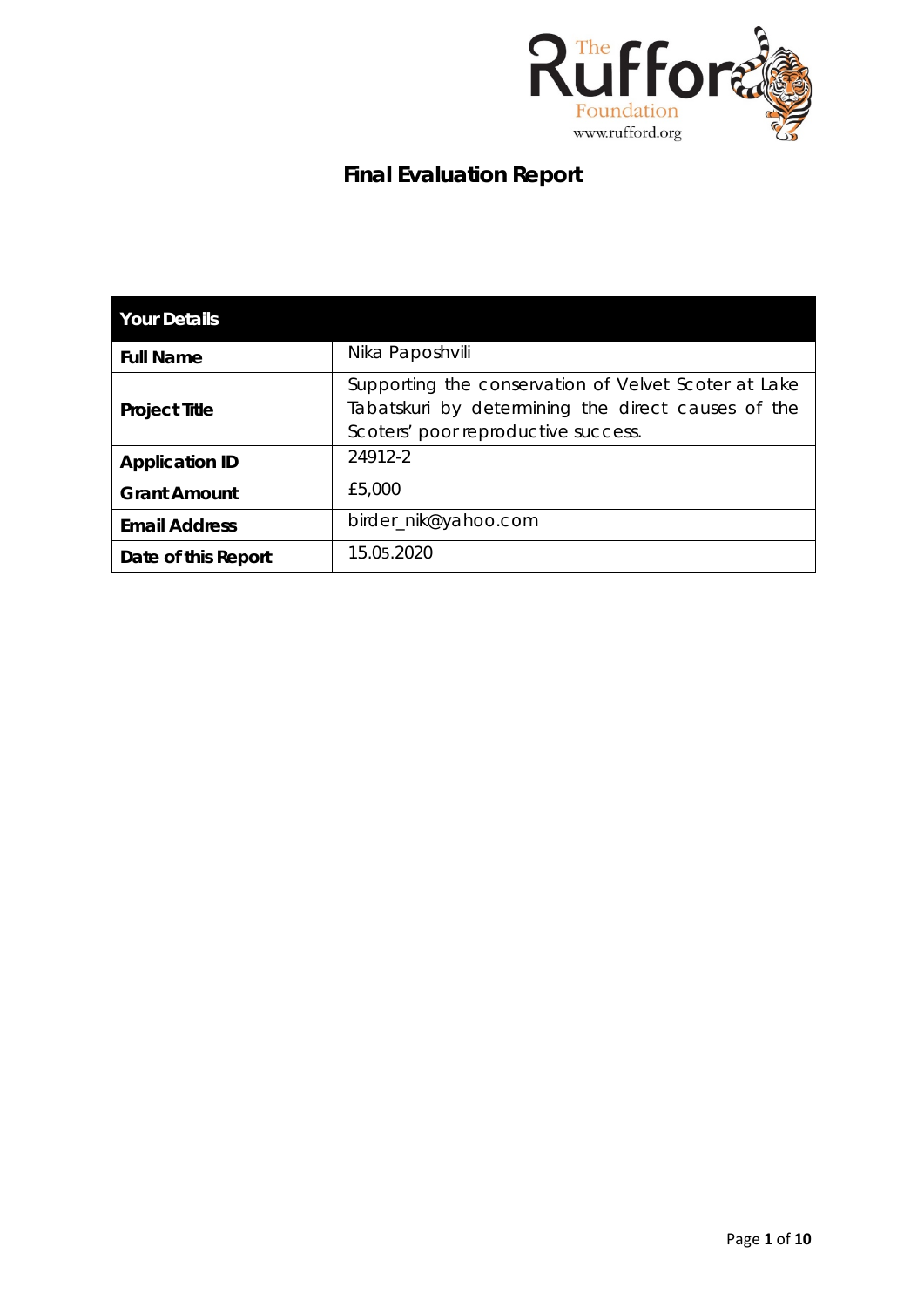

**1. Indicate the level of achievement of the project's original objectives and include any relevant comments on factors affecting this.** 

| Objective                                                                                                                                                                | achieved<br>Not | Partially<br>achieved | Fully<br>achieved | <b>Comments</b>                                                                                                                                                                                                                                                                                                                                                                                                                                                                                                                                                                                                                                                                                                                                                                                                                                                                                                                                                                                                                                                                                                                                                                                                                                                                                                                                                                                   |
|--------------------------------------------------------------------------------------------------------------------------------------------------------------------------|-----------------|-----------------------|-------------------|---------------------------------------------------------------------------------------------------------------------------------------------------------------------------------------------------------------------------------------------------------------------------------------------------------------------------------------------------------------------------------------------------------------------------------------------------------------------------------------------------------------------------------------------------------------------------------------------------------------------------------------------------------------------------------------------------------------------------------------------------------------------------------------------------------------------------------------------------------------------------------------------------------------------------------------------------------------------------------------------------------------------------------------------------------------------------------------------------------------------------------------------------------------------------------------------------------------------------------------------------------------------------------------------------------------------------------------------------------------------------------------------------|
| Evaluating potential<br>breeding pairs of the                                                                                                                            |                 |                       |                   | The observations revealed that 25-35<br>potential breeding pairs of velvet                                                                                                                                                                                                                                                                                                                                                                                                                                                                                                                                                                                                                                                                                                                                                                                                                                                                                                                                                                                                                                                                                                                                                                                                                                                                                                                        |
| Velvet Scoter at Lake<br>Tabatskuri.                                                                                                                                     |                 |                       |                   | scoter were present at Lake Tabatskuri<br>from late April to early June 2019 (see<br>Fig. $1$ ).                                                                                                                                                                                                                                                                                                                                                                                                                                                                                                                                                                                                                                                                                                                                                                                                                                                                                                                                                                                                                                                                                                                                                                                                                                                                                                  |
| the<br>Studying<br>competitive interaction<br>Velvet<br>between<br>the<br>and<br>other<br>Scoters<br>existent animals on the<br>island during<br>the<br>incubation time. |                 |                       |                   | We conducted a study with seven<br>camera traps from 26th June to 25<br>Augustth 2019 on the only breeding<br>island in the lake. Within that time, we<br>collected 42127 images and 2892<br>videos (each video - 15 seconds, in<br>total 43380 seconds). Based on the<br>obtained data, one of the nests (N5)<br>was attacked twice by a marsh harrier.<br>Only the first attack was successful with<br>the bird eating only one egg before it<br>was expelled by the brood hen. The<br>second attack was repulsed without<br>loss by the brood hen.<br>There were only three attempts to<br>attack the active nests by Armenian<br>gull, all without success. In each of the<br>three attacks it was repulsed by the<br>brood-hen.<br>In one case, the nest N1 was occupied<br>for 2 hours by another female scoter<br>with six ducklings. This happened when<br>the brood hen was not on the nest.<br>Scoters usually leave the nest for about<br>2 hours each day to feed. The intruder<br>and ducklings were expelled by the<br>brood hen after her return on the nest.<br>Notwithstanding the above, there was<br>no nest abandonment and finally, 42<br>(67%) eggs successfully hatched from a<br>total of 63 (see Table 1). The incubation<br>time was about 30 days and broods left<br>the nest 1-2 days after the first duckling<br>hatched.<br>It is noteworthy that there are no land |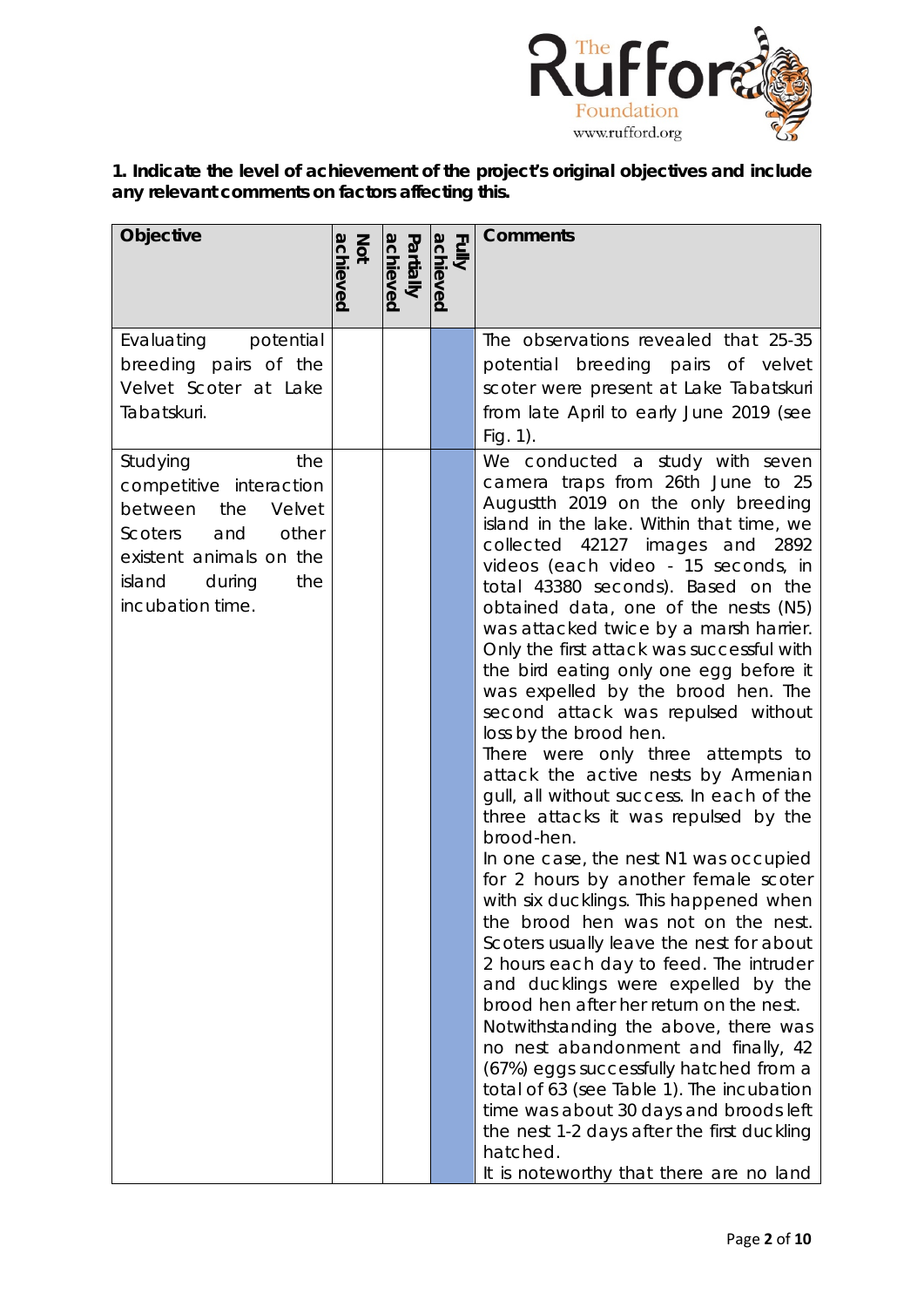

|                          |  | predators on the island. In addition,      |
|--------------------------|--|--------------------------------------------|
|                          |  | neither the camera traps nor our direct    |
|                          |  | monitoring have recorded collection of     |
|                          |  | scoters' eggs on the island by people in   |
|                          |  | 2019.                                      |
| Determining the effects  |  | We concentrated our observations in        |
| of human, other existent |  | the north part of the lake (see Fig. 2) on |
| animals and adverse      |  | the broods during the first 3 weeks after  |
| weather on the Velvet    |  | they entered the water (from 25th July     |
| Scoter ducklings.        |  | to 14th August 2019). After that, we also  |
|                          |  | continued the observation once a           |
|                          |  | week until 9th October 2019. During this   |
|                          |  | whole time, disturbance by boats and       |
|                          |  | the presence of large gulls were           |
|                          |  | continuously scanned, as well<br>as        |
|                          |  | recording the daily weather. A total of    |
|                          |  | the 11 broods and 40 ducklings were        |
|                          |  | sighted on Lake Tabatskuri (see Table      |
|                          |  | 2). The whole observation time for all     |
|                          |  | broods was 83 h 30 min. During that        |
|                          |  | time 35 (87.5%) of the ducklings died      |
|                          |  | before the age of 3 weeks. The main        |
|                          |  | predator of ducklings in the study area    |
|                          |  | the Armenian gull. $21$ (52.5%)<br>is      |
|                          |  | ducklings were<br>caught/eaten<br>by       |
|                          |  | Armenian gulls during the first 3 weeks.   |
|                          |  | The predation by Armenian gulls is no      |
|                          |  | longer important when the ducklings        |
|                          |  | reach the age of 21 days. The success      |
|                          |  | of gull attacks was much higher in         |
|                          |  | disturbed rather than in undisturbed       |
|                          |  | situations. During 83 h 30 min of          |
|                          |  | observation of 11 broods, 13 boats         |
|                          |  | passed or stopped near the broods.         |
|                          |  | When a boat passed or stopped at a         |
|                          |  | distance of less than 20-30 m the brood    |
|                          |  | dived and dispersed over a radius of       |
|                          |  | 20-30m for 5-10 min. In a situation like   |
|                          |  | this, gulls had great opportunities for    |
|                          |  | catching a duckling. 11 (52.4%) of the     |
|                          |  | predated ducklings were caught in this     |
|                          |  |                                            |
|                          |  | way.                                       |
|                          |  | 2 (5 %) of the ducklings were entangled    |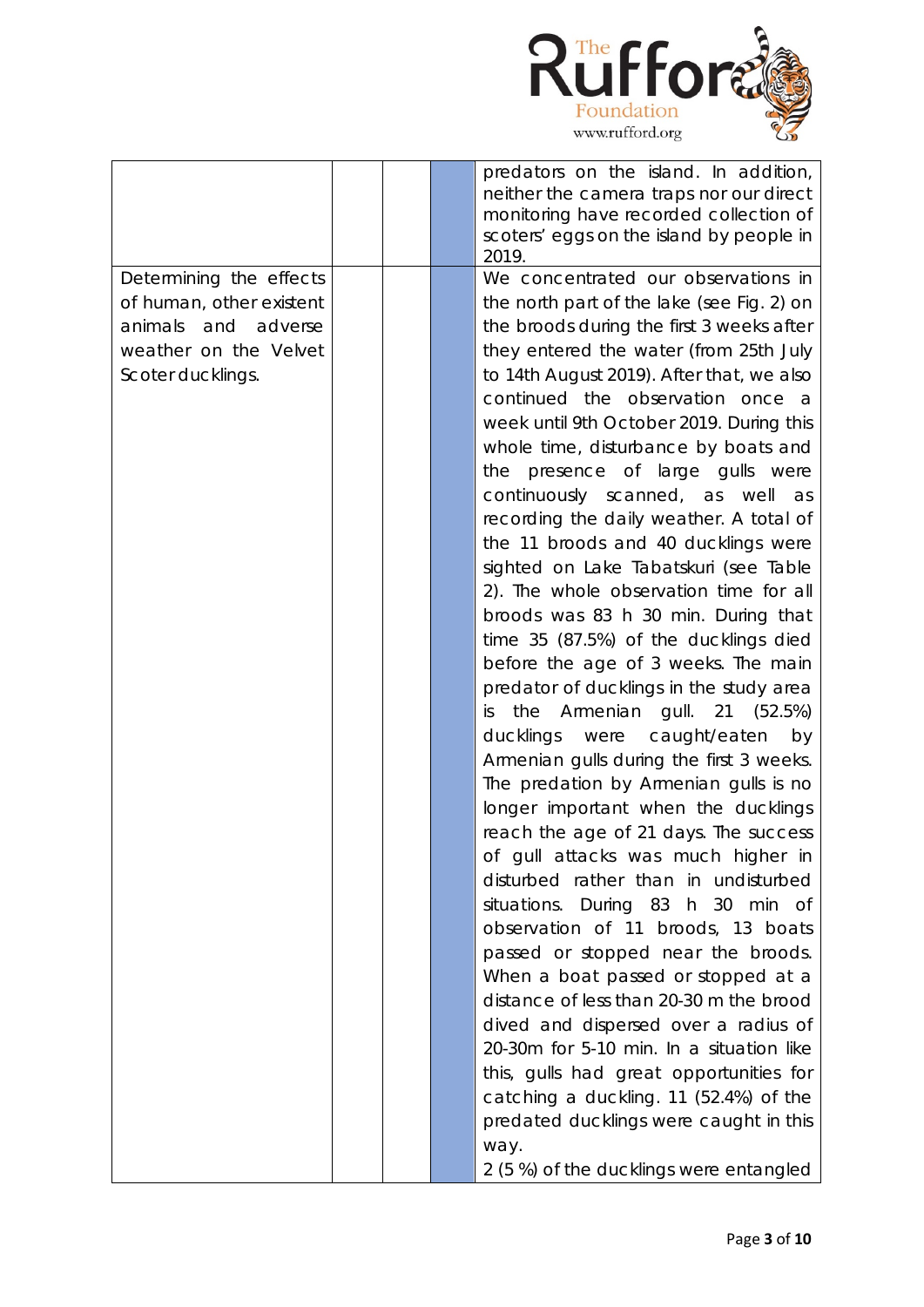

|                                   |  | and died in a fishing net and another<br>12 (30%) disappeared; it is likely they |
|-----------------------------------|--|----------------------------------------------------------------------------------|
|                                   |  | became a victim of Armenian gull, got                                            |
|                                   |  | entangled in a fishing net or died due                                           |
|                                   |  | to a lack of food and bad weather (it                                            |
|                                   |  | was a cold and windy summer).                                                    |
| <b>of</b><br>Raising<br>awareness |  | At the beginning of the project two                                              |
| local<br>residents<br>and         |  | prohibition signs (one on the island and                                         |
| visitors.                         |  | another in a rural bay) were placed in                                           |
|                                   |  | order to keep the visitors away during                                           |
|                                   |  | the incubation time. In addition, three                                          |
|                                   |  | information<br>boards<br>have<br>been                                            |
|                                   |  | updated and installed near to Lake                                               |
|                                   |  | 2019.<br>Tabatskuri<br>Information<br>in                                         |
|                                   |  | brochures have been delivered to local                                           |
|                                   |  | communities around Lake Tabatskuri                                               |
|                                   |  | giving information about the status of                                           |
|                                   |  | velvet scoter, the factors that threaten                                         |
|                                   |  | their future survival and how local                                              |
|                                   |  | people can contribute to reduce these                                            |
|                                   |  | threats. All classes in local schools have                                       |
|                                   |  | and<br>had<br>lectures<br>received<br>the                                        |
|                                   |  | information<br>along<br>with<br>brochures,                                       |
|                                   |  | notebooks, and pens with velvet scoter                                           |
|                                   |  | and Rufford logos. At the same time,                                             |
|                                   |  | children took part in field trips to see                                         |
|                                   |  | identify the<br>species<br>and<br>and                                            |
|                                   |  | participated in bird counts. 20 t-shirts                                         |
|                                   |  | with velvet scoter and the Rufford                                               |
|                                   |  | foundation logo were gifted to active                                            |
|                                   |  | local stakeholders.                                                              |

## **2. Please explain any unforeseen difficulties that arose during the project and how these were tackled.**

The plan was to stay in tents during the monitoring period, as our team had already had experience from past projects. Due to unusually cold and windy weather it was not possible to stay in tents for the 3 weeks. During such bad weather, we used a ranger shelter with permission from the agency of protected areas.

# **3. Briefly describe the three most important outcomes of your project.**

During the study, we have found that: (1) the competitive interaction of the velvet scoters and other existent animals on the island during the incubation time did not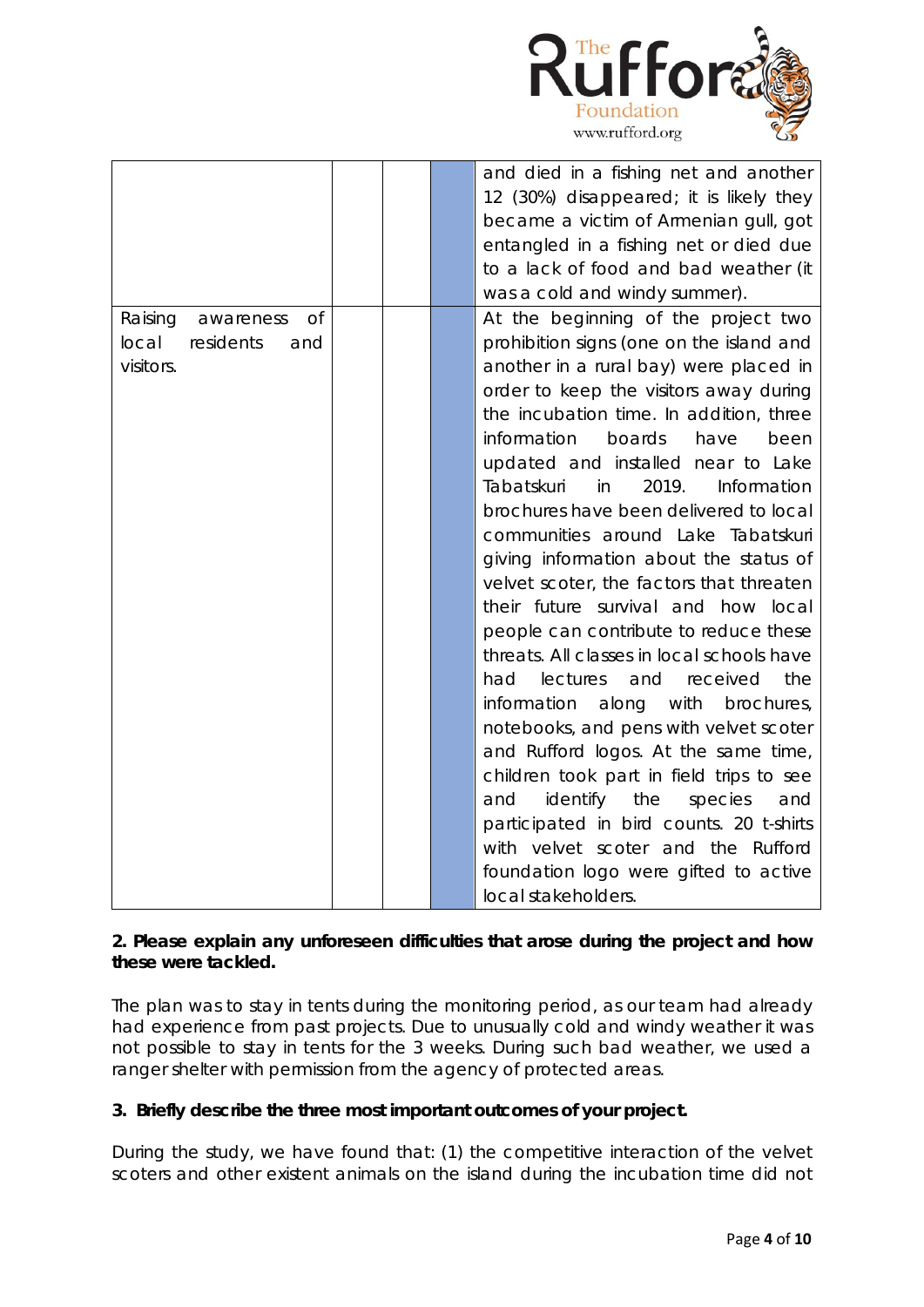

have a big impact on the hatching success; (2) after the hatching period predation pressure by Armenian gulls was high; and (3) in combination with human disturbance and adverse weather fledgling success was extremely low.

## **4. Briefly describe the involvement of local communities and how they have benefitted from the project.**

One of our group members, Ilia Berdzenishvili, was a local resident of Tabatskuri and is employed as a ranger in Ktsia-Tabatskuri Managed Reserve. Accordingly, with the influence of him, all other rangers were actively involved in various ongoing activities of the project. Five local volunteers were involved in the erection of a prohibition sign and updated information panels. For their help we rewarded them with t-shirts. We hired a boat from locals as planned by the project.

In addition, as we have already mentioned above all classes in local school have had lectures and received informational brochures, notebooks, and pens with velvet scoter and Rufford logos. Children also took part in field trips to see and identify the species and participate in bird counts. 20 t-shirts with velvet scoter and the Rufford foundation logo have been gifted to active local stakeholders.

## **5. Are there any plans to continue this work?**

Determining the direct causes of the scoters' poor reproductive success was very significant. Nevertheless, it only reminds us on the next huge task has begun and it will take several years before we can be confident that how to save the scoter successfully. There is a long way to go and there will be many setbacks along the way, but this was a major milestone achieved last year.

We are planning: (1) to continue monitoring on the brood and mark the important territories for velvet scoter at Lake Tabatskuri with buoys to prevent fishing activities and recreational boating in these key areas; (2) to use more (15-20) camera traps to get a real picture about the competitive interaction of the velvet scoters and other existent animals on the island during the incubation time; and (3) to evaluate the isolation level of the Caucasian population of velvet scoter from the northern population. Accordingly, we are going to apply for the Booster Grant to continue this significant work.

## **6. How do you plan to share the results of your work with others?**

Since the beginning of this project, we were actively spreading some information about the species and the project. Social networks<sup>[1](#page-4-0)</sup>, internet websites<sup>[2](#page-4-1) [3](#page-4-2)</sup> [4](#page-4-3) and conference of CMF 2019[5](#page-4-4) have been used to spread information about the velvet scoter widely.

<span id="page-4-0"></span><sup>1</sup> <https://www.facebook.com/Velvetscoter>

<span id="page-4-1"></span><sup>2</sup> <http://biodiversity-georgia.net/index.php?taxon=Melanitta%20fusca>

<span id="page-4-2"></span><sup>3</sup> <https://map.nationalgeographic.ge/element/garieli/>

<span id="page-4-3"></span><sup>4</sup> [https://yourshot.nationalgeographic.ge/planeta-tu-plasmasa/?contest=photo-detail&photo\\_id=1449](https://yourshot.nationalgeographic.ge/planeta-tu-plasmasa/?contest=photo-detail&photo_id=1449)

<span id="page-4-4"></span><sup>5</sup> <http://caucasus-mt.net/thematic-session.html-11>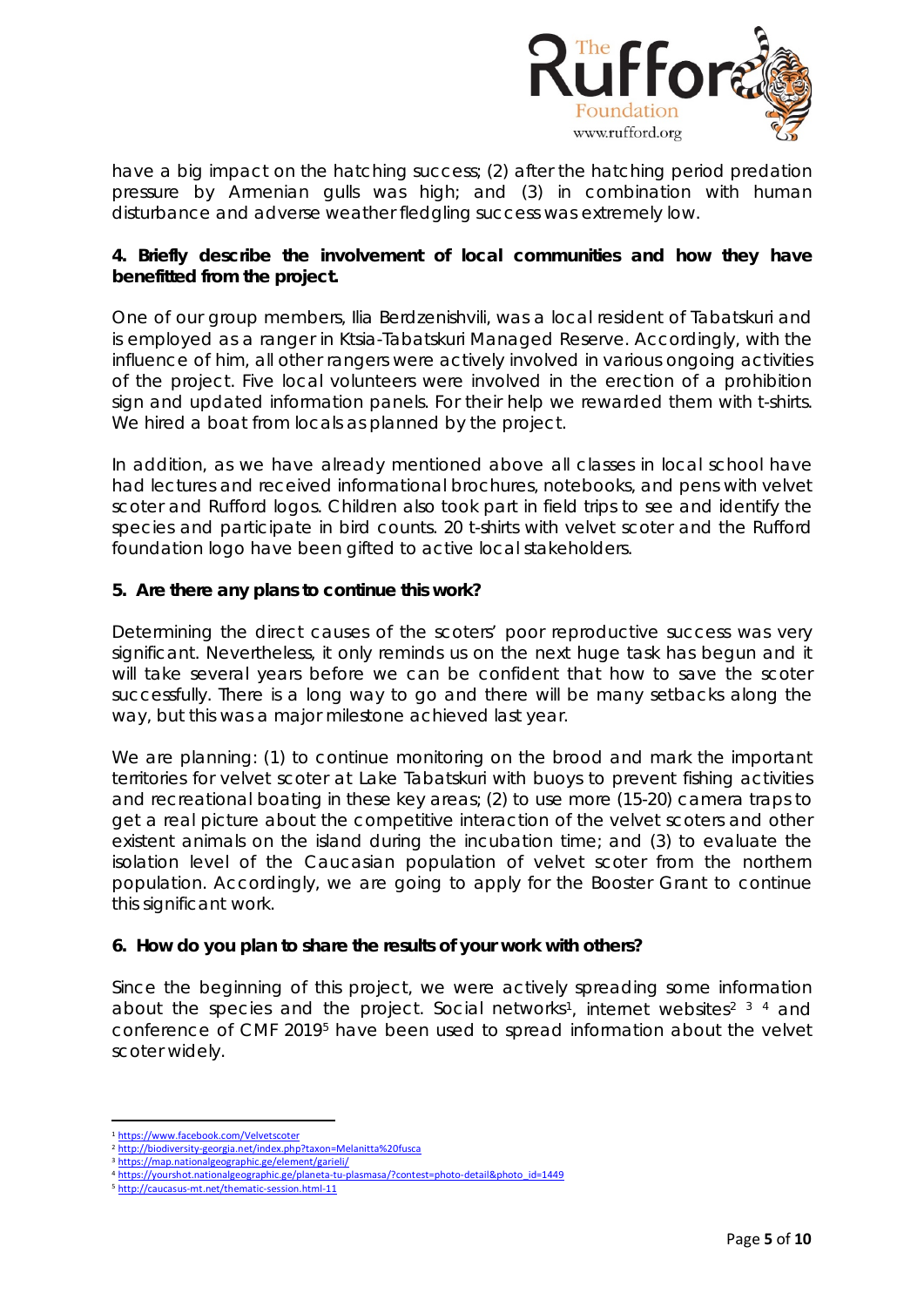

It was planned for one of our team members to present the survey results at the 2nd Rufford Turkey Conference in May 2020 with a detailed talk. However, due to the pandemic, it was rescheduled to May 2021.

Currently, we are preparing a scientific paper for publication in an international scientific journal.

## **7. Timescale: Over what period was the grant used? How does this compare to the anticipated or actual length of the project?**

The Rufford Foundation grant was used from May to December 2019 as it was anticipated in the project initially. Almost all activities have been implemented in accordance with the original work plan.

**8. Budget: Provide a breakdown of budgeted versus actual expenditure and the reasons for any differences. All figures should be in £ sterling, indicating the local exchange rate used. It is important that you retain the management accounts and all paid invoices relating to the project for at least 2 years as these may be required for inspection at our discretion.**

| Item                                                                                                   | <b>Budgeted</b><br>Amount | <b>Amount</b><br>Actual | Difference | <b>Comments</b>                                                                                           |
|--------------------------------------------------------------------------------------------------------|---------------------------|-------------------------|------------|-----------------------------------------------------------------------------------------------------------|
| Outreach/<br>Education<br>activities and materials                                                     | 838                       | 838                     |            |                                                                                                           |
| (including<br>Camera<br>Traps<br>card<br>AA<br>and<br>memory<br>batteries)                             | 723                       | 722                     | $-1$       |                                                                                                           |
| Car/Boat Hire                                                                                          | 1185                      | 1185                    |            |                                                                                                           |
| Fuel for the Car                                                                                       | 780                       | 1067                    | $+287$     | We needed more fuel than<br>thought.<br>The<br>it<br>was<br>difference was added from<br>the food budget. |
| Food for the Team Members                                                                              | 1214                      | 892                     | $-322$     | The remaining amount was<br>shifted to the fuel and<br>camping<br>equipment<br>budget.                    |
| Camping equipment                                                                                      | 43                        | 64                      | $+21$      | We bought a shower tent<br>with a solar shower bag<br>that slightly increased the<br>price.               |
| Communications<br>(Telephone/Internet)<br>8 <sub>l</sub><br>Medical Supplies<br>(First<br>Aid/advanced | 217                       | 219                     | $+2$       |                                                                                                           |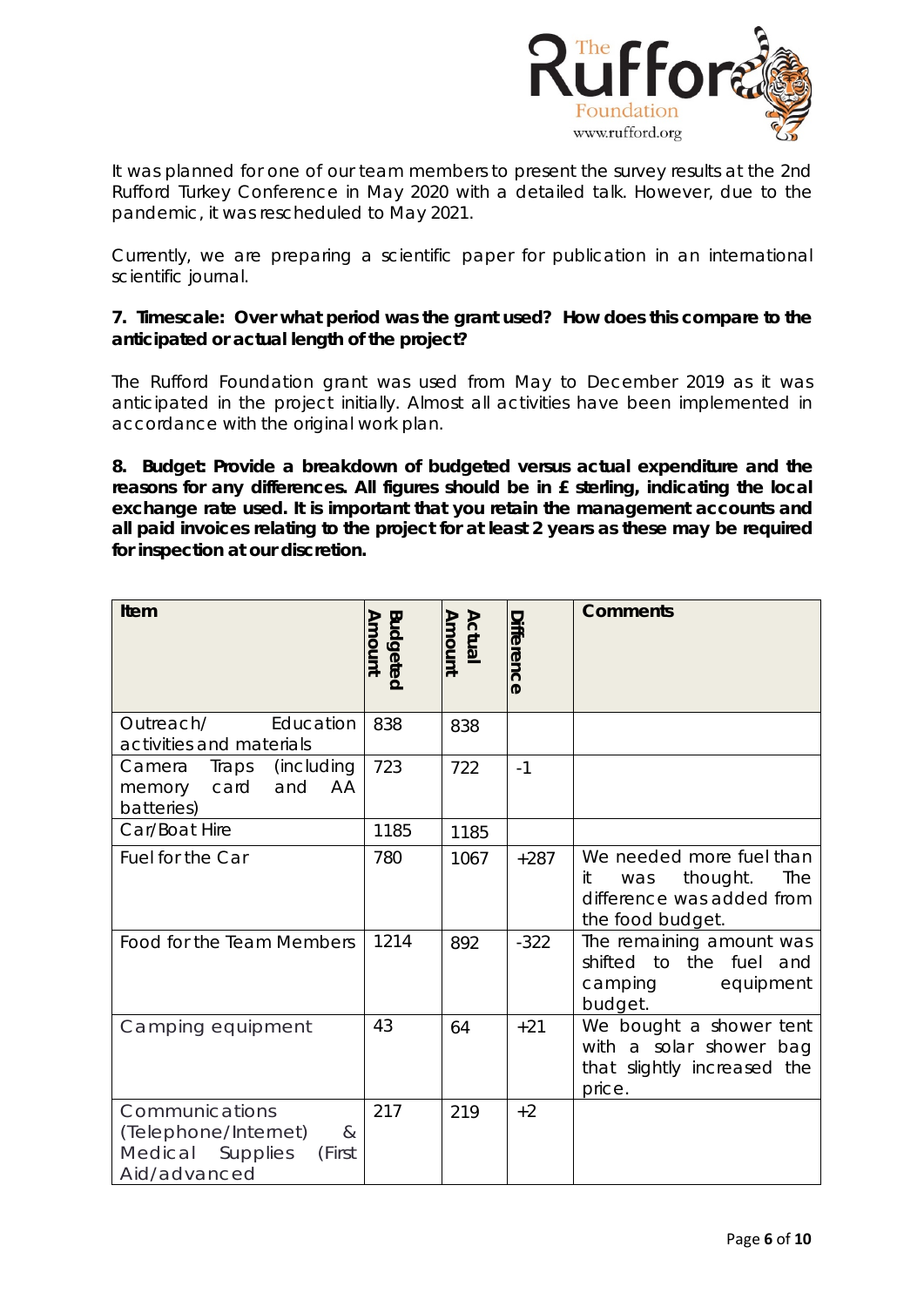

| medications)<br>Unforeseen expenses |      |      |       |  |
|-------------------------------------|------|------|-------|--|
| Total                               | 5000 | 4987 | $-13$ |  |

## **9. Looking ahead, what do you feel are the important next steps?**

First of all, to continue further research, monitoring and conservation we need to safeguard future generations of this small isolated population at its last location in the Caucasus. According to our latest study, the scoters' poor reproductive success is caused by predation. The main predator is the Armenian gull. Consequently, the gull population control can have a positive impact on the scoters' reproductive success. However, an additional 1-year systematic detailed monitoring is still needed before making this decision.

We never gave up and hope that the scoter may one day be widespread across Javakheti plateau in southern Georgia.

## **10. Did you use The Rufford Foundation logo in any materials produced in relation to this project? Did the Foundation receive any publicity during the course of your work?**

The Rufford foundation logo has been used in all of the education materials (informational booklets, Informational banners, t-shirts, notebooks, school presentations), as well as at the conference of CMF 2019.

## **11. Please provide a full list of all the members of your team and briefly what was their role in the project.**

The team consisted of four people.

**Nika Paposhvili** was team leader, responsible for project management, purchases, field works, data analysis and writing and presenting the report.

**Nika Budagashvili** was responsible for field works and raising awareness of local communities. He also was in charge of social media.

**Nika Melikishvili** was responsible for field works and data analysis.

**Ilia Berdzenishvili** was responsible for field works and relationships with local ethnic Armenian communities.

## **12. Any other comments?**

We thank Tony Fox and Ib Krag Petersen for their advice to the project; Sopio Kiknavelidze for assistance with the velvet scoter surveys and the final report; Dr. Steve Carter for financial support; Ktsia-Tabatskuri Managed Reserve's rangers: Gagik Papikiani and Harutun Margariani who enabled cooperation with local people. Our work would not have been possible without the support from the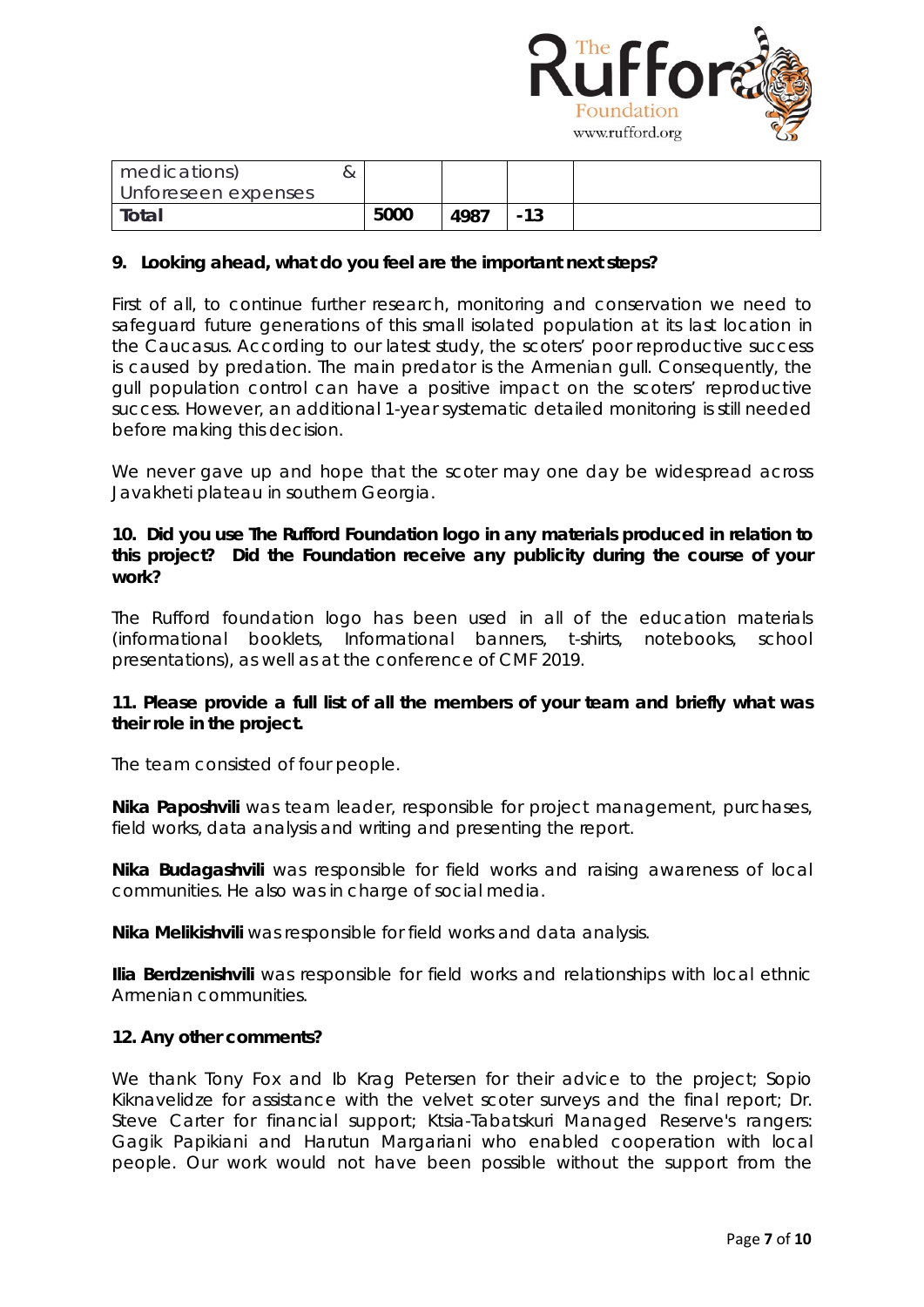

Institute of Ecology Ilia State University, The Environmental Organization "Garieli" and The Agency of Protected Areas in Georgia.

Special thanks go to The Rufford Foundation for trust and funding the project, and we hope this project will continue.



Figure 1. Numbers of male and female Velvet Scoter counted on Lake Tabatskuri, Georgia during potential breeding pairs count made before incubation season in 2019.

| Nest code | <b>Clutch size</b> | Hatched    | unhatched  | Predated |
|-----------|--------------------|------------|------------|----------|
|           |                    |            |            |          |
|           |                    |            |            |          |
|           |                    |            |            |          |
|           |                    |            |            |          |
|           |                    |            |            |          |
|           |                    |            |            |          |
|           |                    | 10         |            |          |
| Total     | 63                 | 42 (66.7%) | 20 (31.7%) | 1(1.6%)  |

Table 1. The clutch size and hatching success for monitored seven Velvet Scoter nests found at Lake Tabatskuri, Georgia in summer 2019. Note that the unhatched egg in the nest N2 was taken by Armenian Gull after the brood left the nest. It was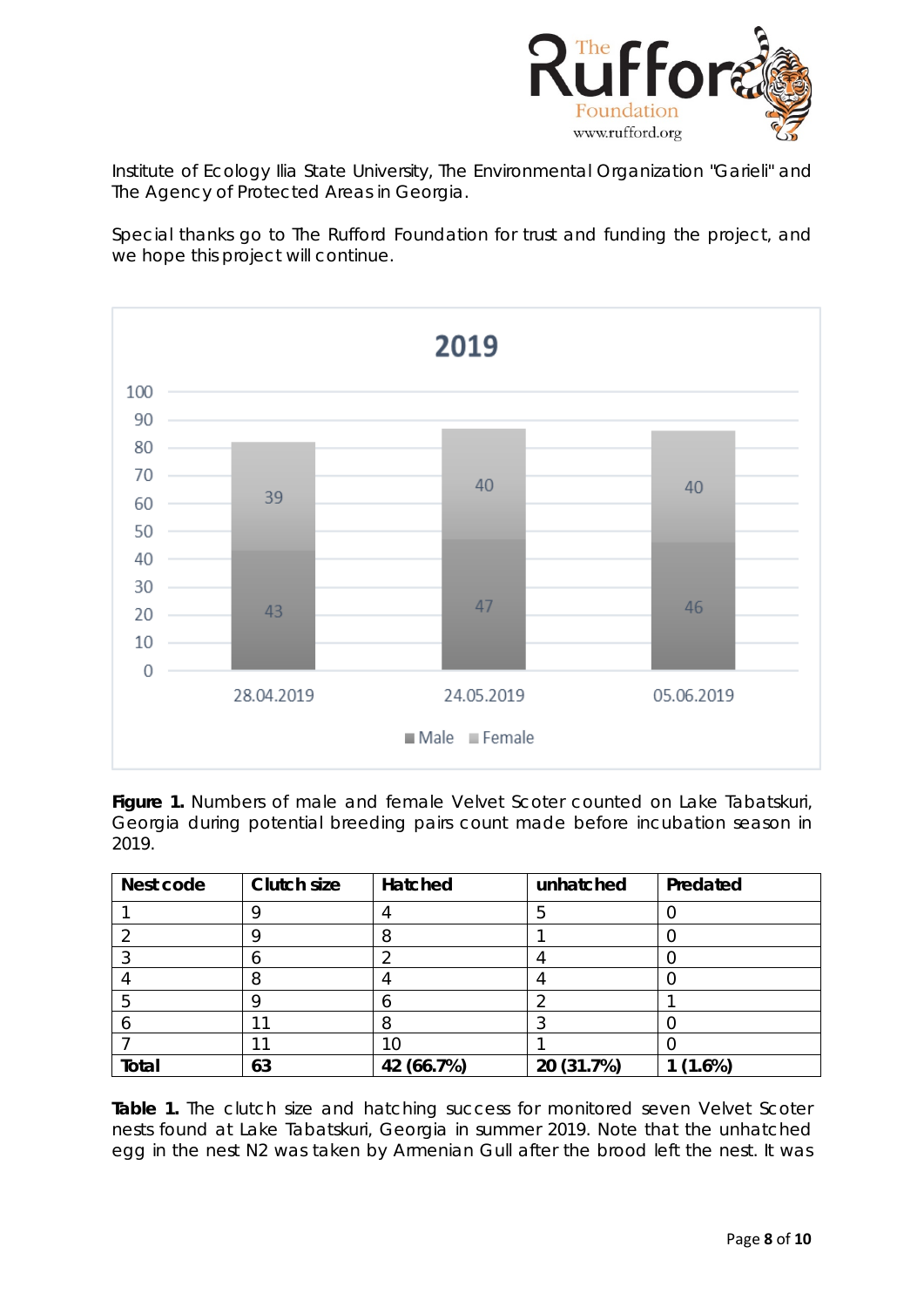

not considered predation as the nest had already successfully hatched and the remaining egg was likely to be rotten.



Figure 2. The map of Tabatskuri Lake showing the five main areas of the lake and their differential use by Velvet Scoters during different periods of the summer.

| <b>Brood code</b> | <b>Brood Size</b> | Predated   | <b>Drowned</b> | <b>Disappeared</b> | <b>Fledged</b> |
|-------------------|-------------------|------------|----------------|--------------------|----------------|
|                   | 3                 |            |                |                    |                |
| 2                 | 1                 |            |                |                    |                |
| 3                 | $\overline{2}$    |            |                |                    |                |
| 4                 | 5                 |            |                |                    |                |
| 5                 | 2                 |            |                |                    |                |
| 6                 | 5                 |            |                |                    |                |
| 7                 | 4                 |            |                |                    |                |
| 8                 | 5                 |            |                |                    |                |
| 9                 | 6                 |            |                |                    |                |
| 10                | 3                 |            |                |                    |                |
| 11                | 4                 |            |                |                    |                |
| Total             | 40                | 21 (52.5%) | 2(5%)          | 12 (30%)           | 5(12.5%)       |

**Table 2.** The brood size and hatching success for the monitored eleven Velvet Scoter broods found at Lake Tabatskuri, Georgia in summer 2019.